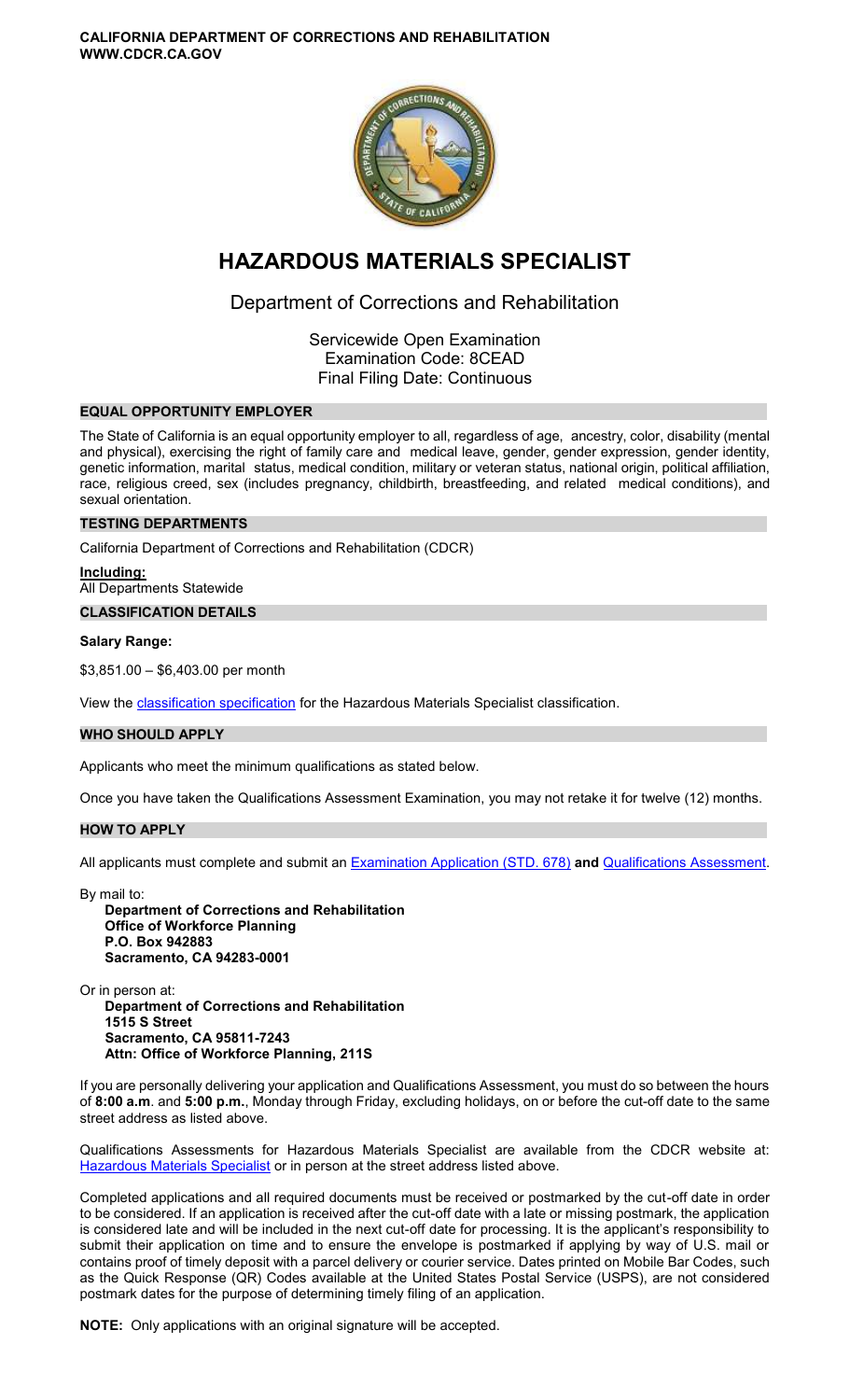#### **HAZARDOUS MATERIALS SPECIALIST BULLETIN RELEASE DATE:** 7/6/2018

#### **SPECIAL TESTING ARRANGEMENTS**

If you require special testing arrangements due to a verified disability or medical condition, mark the appropriate box on your Examination Application (STD. 678) and you will be contacted to make specific arrangements. You may also contact the Office of Workforce Planning at (916) 322-2545.

#### **APPLICATION DEADLINES/REQUIREMENTS**

Candidates must complete and return the Hazardous Materials Specialist Qualifications Assessment along with his/her Examination Application (STD. 678). Candidates who meet the minimum qualifications will have their Qualifications Assessment rated.

All applicants must meet the minimum qualifications for this examination at the time he/she files his/her application.

#### **TEST DATE**

Applications will be accepted on a continuous basis.

#### **Cut off dates for processing will be:**

| July 2, 2021    | January 3, 2022 | July 1, 2022 |
|-----------------|-----------------|--------------|
| October 1, 2021 | April 1, 2022   |              |

**Note**: *Check back periodically as cut-off dates may be added in the future. Additionally, cut-off dates are subject to change or be cancelled at any time. Such changes or cancellations will be in accordance with civil service laws and rules.* 

Results notices will be mailed 6 - 7 weeks following each cut-off date. Please contact the Office of Workforce Planning at (916) 322-2545 if you have not received your notice after 7 weeks.

#### **MINIMUM QUALIFICATIONS**

**Education**: Equivalent to graduation from an accredited college or university or equivalent degree approved by the Bureau for Private Postsecondary and Vocational Education under the provisions of California Education Code Chapter 3, Part 59, Division 10, with major work in biological, chemical, physical, environmental, or soil science; environmental health; environmental or sanitary engineering; toxicology; industrial hygiene or a related field. (Registration as a senior in a recognized institution will admit applicants to the examination, but they must produce evidence of graduation or its equivalent before they can be considered eligible for appointment. Additional qualifying experience in hazardous materials management, regulation, analysis, or research; environmental research, monitoring, surveillance, or enforcement; or resource recovery may be substituted for the required education on the basis of one year of qualifying experience for each year of college work for up to a maximum of two years. When substituting experience for education, qualifying education must include a minimum of 30 semester units in natural science from an accredited college or equivalent units from an institution approved by the Bureau for Private Postsecondary and 3, Part 59, Division 10.)

**NOTE**: Equivalent to graduation from college refers to a Bachelor's degree. Applicants must have the number of semester or quarter credits, as well as the required coursework necessary to be awarded a four year Bachelor's degree. **Applicants must include a copy of their unofficial college transcripts or degree with their Examination Application (STD. 678) for verification.** 

#### **POSITION DESCRIPTION AND LOCATION(S)**

The Hazardous Materials Specialist is the entry, training, and first working level of the series. Under close supervision, as a trainee, incumbents learn the less responsible, professional work associated with the identification and handling of hazardous materials, and management of hazardous waste. Work products are closely reviewed by supervisors. As the first working level, under general supervision, incumbents assist in work of average difficulty that is characterized by reliance on proven techniques and methodologies. Examples include development of less complex procedures and guidelines for hazardous materials handling, identification and preliminary assessment of hazardous material releases, preparation of permit applications and response to regulatory inspections related to hazardous materials and waste.

Position(s) exist statewide with CDCR.

# **EXAMINATION PLAN**

**EXAMINATION INTERVIEWS WILL NOT BE HELD.** This examination will consist of a Qualifications Assessment weighted 100%. To obtain a position on the eligible list, applicants must achieve a minimum rating of 70.00% on the Qualifications Assessment.

The Qualifications Assessment is designed to elicit a range of specific information regarding each candidate's knowledge, skill, abilities, and potential to effectively perform the duties relative to the classification. Candidates who meet the minimum qualifications will have their Qualifications Assessment rated and successful candidates will be placed on an eligible list. **SUBMISSION OF THE QUALIFICATIONS ASSESSMENT IS MANDATORY.**  Candidates who do not submit a completed Qualifications Assessment will be eliminated from this examination.

#### **Qualifications Assessment -- Weighted 100.00%**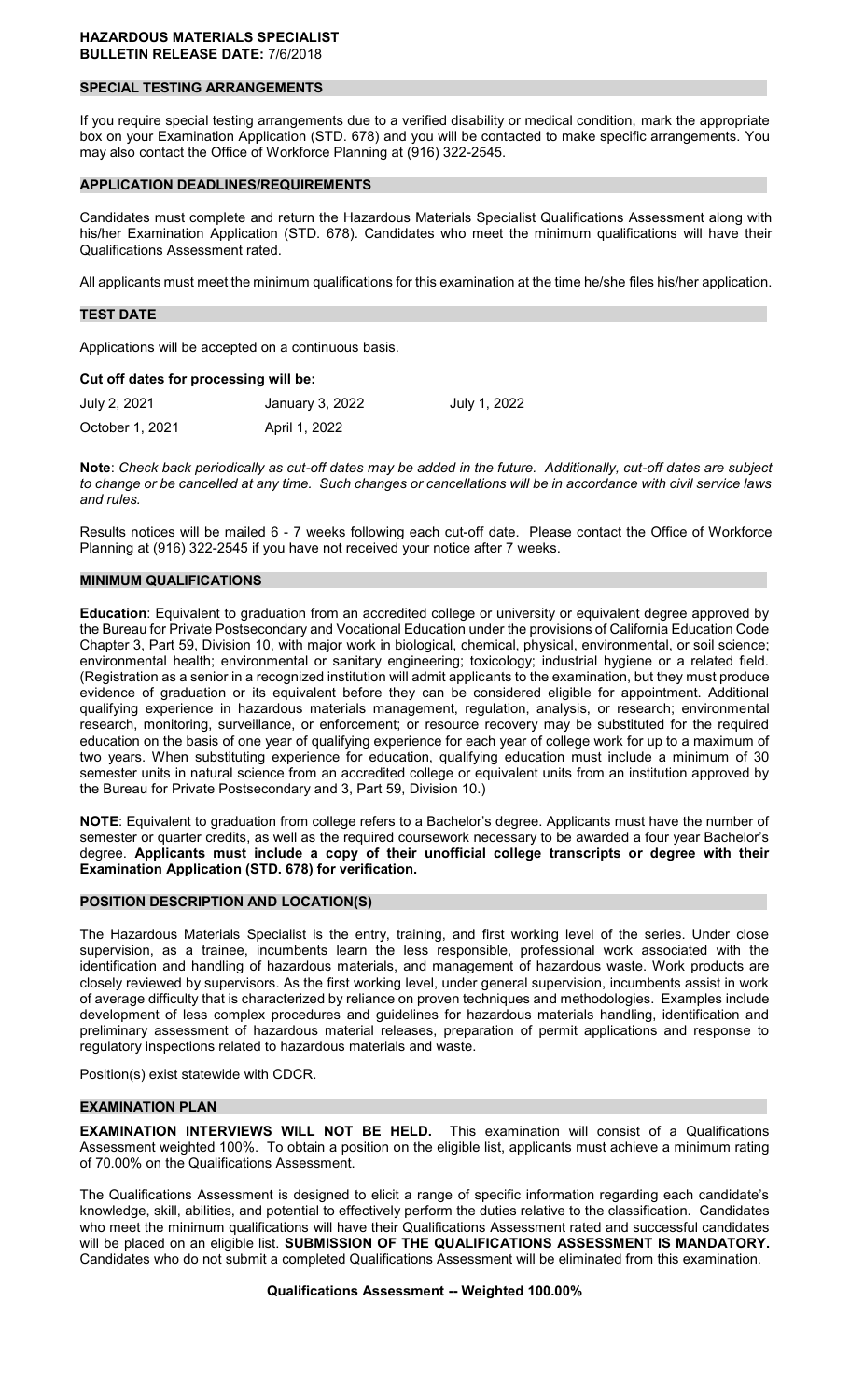#### **HAZARDOUS MATERIALS SPECIALIST BULLETIN RELEASE DATE:** 7/6/2018

**Scope:** Emphasis in the examination will be on measuring competitively, relative to job demands, each candidate's:

#### **Knowledge of:**

- 1. Basic principles of scientific research.
- 2. Chemical, biological, physical, and environmental science.
- 3. Chemical and physical characteristics of hazardous materials and their general effect on human health and the environment.
- 4. Chemical reactions.
- 5. Effect of hazardous materials and their interactions on the environment and statistical methods of analysis.

#### **Ability to:**

- 1. Collect environmental data.
- 2. Analyze and evaluate data and reach sound conclusions.
- 3. Apply scientific methods and principles.
- 4. Analyze situations and take appropriate actions.
- 5. Establish and maintain cooperative relations with local governments and all persons contacted in the work.
- 6. Prepare clear, complete, and technically accurate reports.
- 7. Communicate effectively.

The Job Analysis identifies job duties and job requirements for the classification and may be referenced in preparing for the examination. The Job Analysis for the Hazardous Materials Specialist is available on the CDCR website at: [CDCR Job Analysis.](https://www.cdcr.ca.gov/Career_Opportunities/HR/OPS/Exams/Analysis/index.html)

#### **ELIGIBLE LIST INFORMATION**

The resulting eligible list will be established to fill vacancies for CDCR, including all departments statewide.

Names of successful candidates are merged onto the list(s) in order of final scores, regardless of date. Eligibility expires 12 months after establishment unless the needs of the service and conditions of the list(s) warrant a change in this period.

## **VETERANS' PREFERENCE/CAREER CREDITS**

Veterans' Preference will be granted in this examination. Veterans who have achieved permanent civil service status are not eligible to receive Veterans' Preference. Career credits will not be granted in this examination.

#### **DIVERSITY AND INCLUSION**

The California Department of Corrections and Rehabilitation and the California Correctional Health Care Services are committed to building an inclusive and culturally diverse workplace. We are determined to attract and hire more candidates from diverse communities and empower all employees from a variety of cultural backgrounds, perspectives, and personal experiences. We are proud to foster inclusion and drive collaborative efforts to increase representation at all levels of the Department.

#### **DRUG-FREE STATEMENT**

It is an objective of the State of California to achieve a drug-free State work place. Any applicant for State employment will be expected to behave in accordance with this objective, because the use of illegal drugs is inconsistent with the law of the State, the rules governing civil service, and the special trust placed in public servants.

#### **GENERAL INFORMATION**

**Applications are available** at CDCR, California Department of Human Resources (CalHR), local offices of the Employment Development Department, and through your [CalCareer Account.](https://www.jobs.ca.gov/)

**Veterans' Preference:** California law allows the granting of Veterans' Preference in any **Open** examination. In accordance with Government Code Sections 18973.1 and 18973.5, Veterans' Preference will be awarded as follows: 1) any veteran, widow or widower of a veteran, or spouse of a 100% disabled veteran, who achieves a passing score in an open examination, shall be ranked in the top rank of the resulting eligibility list. Any veteran who has been dishonorably discharged or released is not eligible for Veterans' Preference; 2) Veterans' Preference is not granted once a person achieves permanent civil service status.

Directions to apply for Veterans' Preference are available at the CalHR's website by clicking on the following link: [CalCareer Veterans.](https://jobs.ca.gov/CalHRPublic/Landing/Veterans.aspx) Additional information can also be found at the California Department of Veterans Affairs at [CalVet Veterans.](http://www.calvet.ca.gov/veteran-services-benefits/employment)

**The Department of Corrections and Rehabilitation** reserves the right to revise the examination plan to better meet the needs of the service, if the circumstances under which this examination was planned change. Such revision will be in accordance with civil service laws and rules and all applicants will be notified.

**Examination Locations:** If this examination requires a written test and/or oral interview, they will be scheduled throughout the State at the correctional institutions, youth facilities, and/or parole regions. However, locations of the written test and/or oral interview may be limited or extended as conditions change.

**If you meet the requirements** stated on this examination bulletin, you may take this examination, which is competitive. Possession of the entrance requirements does not assure a place on the eligible list. Your